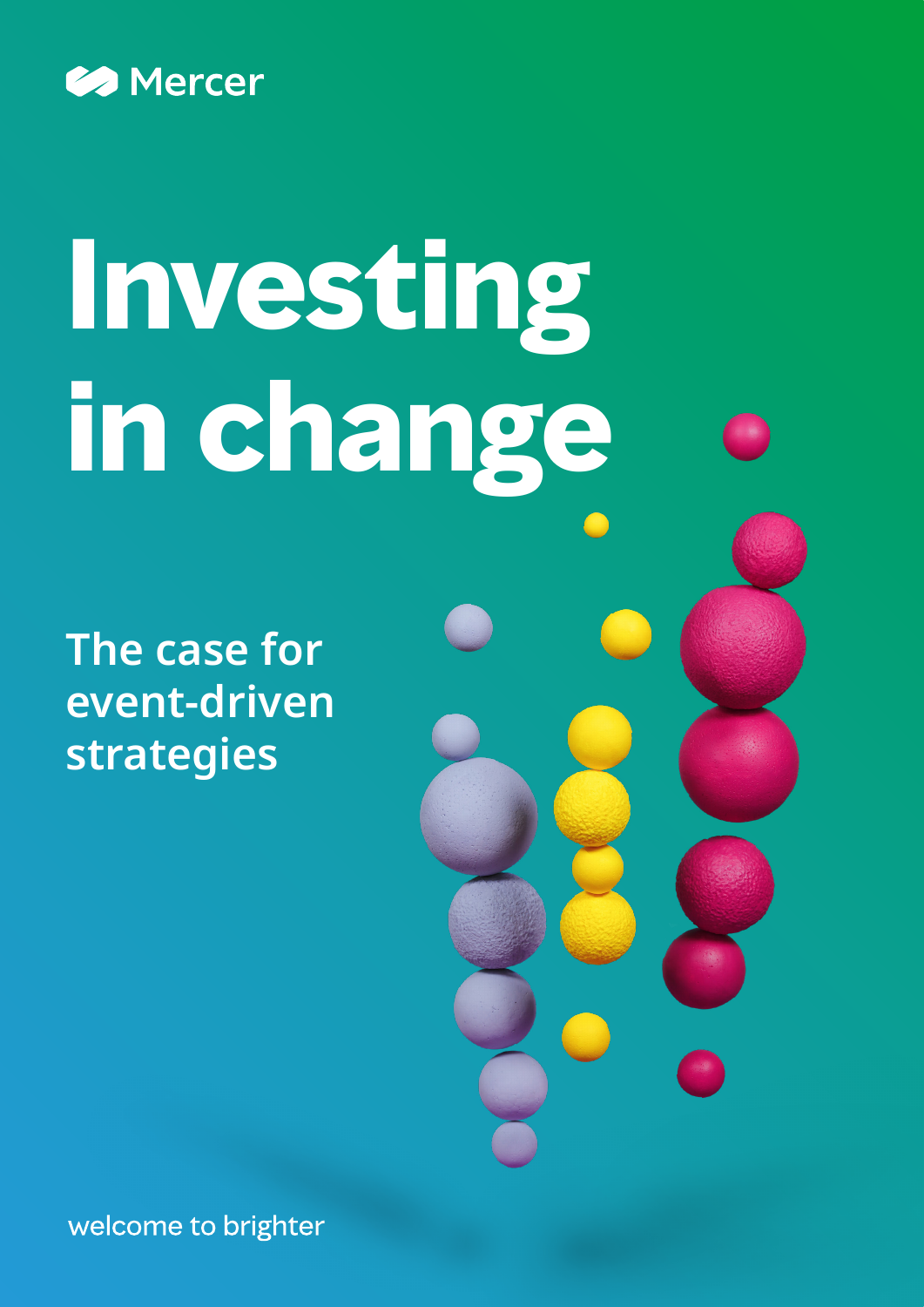# The case for event - driven strategies

Event-driven strategies are a key component of a diversified hedge fund program. We believe event-driven strategies present a compelling opportunity in the current environment. This article provides an overview of the strategy and sub-strategies, investment outlook, and implementation considerations.

### **What are event-driven strategies?**

Event-driven strategies seek to take advantage of companies undergoing change. In many instances, these opportunities help allow a skilled manager to seek opportunities, events or catalysts created by, or as the result of, an economic or business cycle, resulting in a relatively consistent hunting ground for alpha. Event-driven managers capitalize by speculating on the movement of security prices that occur in anticipation of, or following, a catalyst. Catalysts are often characterized as 'hard' or 'soft'; hard catalysts tend to have a more defined outcome and timeline (i.e. announced merger, bankruptcy, spin-off, buybacks), while soft catalysts can have a wider range of outcomes and may be more nuanced in nature (i.e. earnings turnaround, management changes, new product launches, special situations).

Depending on the nature of the event or catalyst, either relative value (merger arbitrage, capital structure arbitrage) or directional positions (bankruptcies, liquidations) can be taken. Successful managers will typically have a deep understanding of the transaction, legal and regulatory skillset, combined with expertise around the company and industry.

Event-driven is a broad category encompassing a number of underlying disciplines. Below we highlight a few common sub-strategies:

- Merger arbitrage is an event-driven strategy that seeks to profit on a merger or acquisition announcement. The acquisition offer is generally at a premium to current market values. A standard trade is to invest long the target company and short the acquiring firm, seeking to profit as the prices converge when the deal closes, while reducing industry- and market-specific risk and isolating the deal premium. Post announcement, a spread often exists between the offer price and market price for the target, representing the market uncertainty on the deal closing and often a time-horizon premium. Applying modest amounts of leverage to a successful merger arbitrage trade can offer attractive risk/reward that tends to exhibit low correlations with equity markets or even other hedge fund strategies.
- Activism strategies seek to effect corporate change through meaningful ownership stakes and often representation on a company's board of directors. Through direct engagement with senior management teams, an activist manager will look to influence corporate polices or strategic direction, including asset sales, divestitures,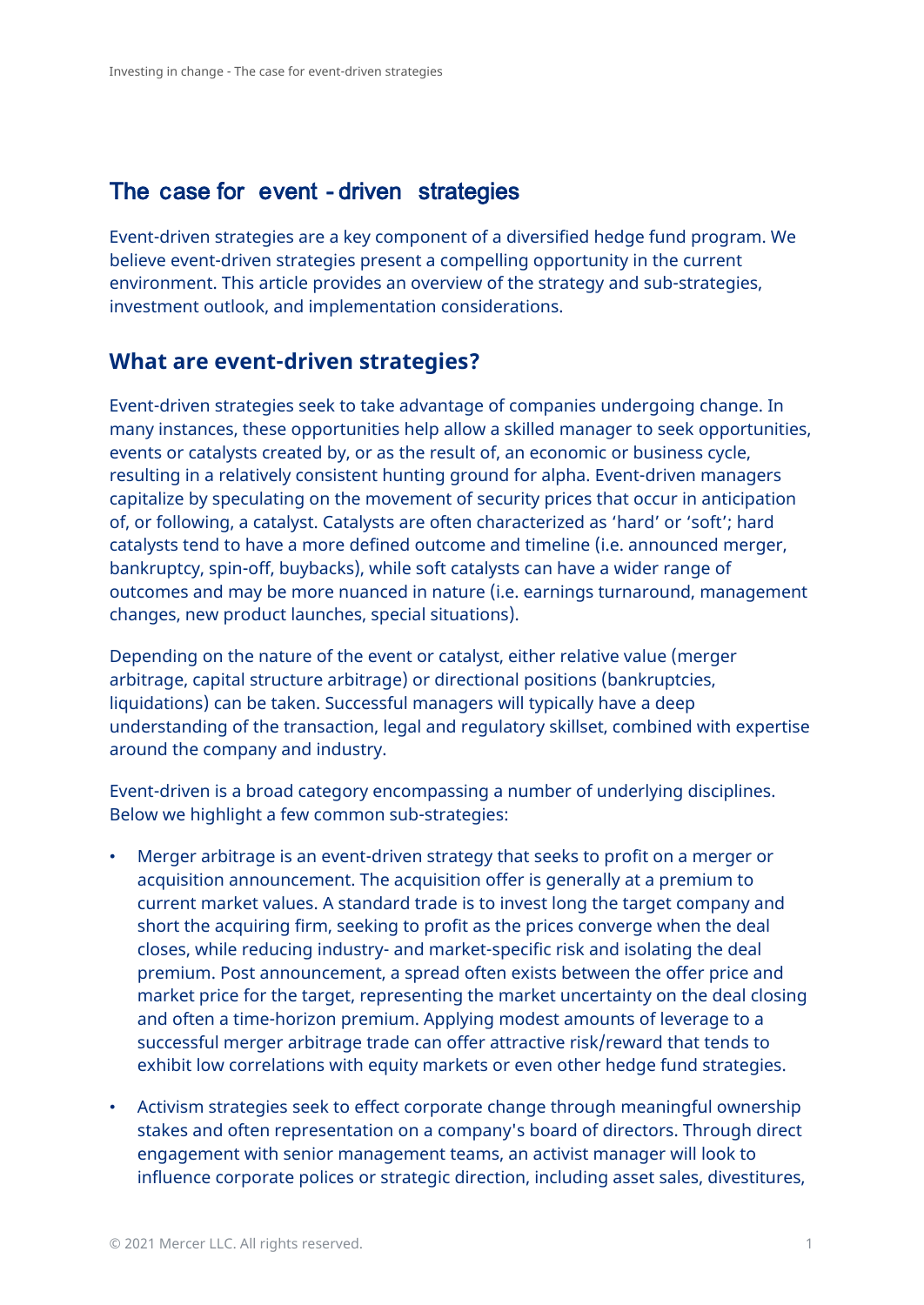share buybacks, and changes in management, to name but a few. Increasingly, these efforts might include advancing ESG and Diversity and Inclusion policies all in an effort to further unlock value. The strategy can offer strong alpha potential, as the value delivered hinges on the effectiveness of the activist manager driving change and value.

- Distressed investing seeks to capitalize on dislocations often created by stressed or distressed corporate balance sheets and liquidations. The distressed investor serves as a liquidity provider in the market, as credit downgrades and solvency concerns can provide forced sales by certain market participants, providing further uncertainty and valuation dislocations. By invoking creditor rights through a formal bankruptcy or voluntary restructuring, distressed managers are often in a position to drive process, repair financial standing and deliver value through the process, and as corporations look to exit bankruptcy and resume access to capital markets.
- Special situations is a catch-all bucket employing a variety of event-driven strategies based on a number of catalysts. Special-situation managers often invest in events that are not well understood or anticipated by the market, and often involve a degree of complexity. Often, this may not include a formal announcement. Examples include spinoffs, asset sales, product launches, etc. Identifying these opportunities and their impact ahead of the market can deliver attractive results.
- [SPACs](https://www.mercer.com/our-thinking/wealth/understanding-the-spac.html)<sup>[1](#page-2-0)</sup>, while not a major event-driven category, have become more popular and topical recently. SPACs, also known as blank-check companies, are an alternate way for management teams to take a company public. They are formed with the sole purpose of raising capital through an initial public offering (IPO) to purchase a single, unidentified, pre-existing company. Benefits include limited downside (opportunity cost of holding the capital), potential for an attractive upside, and optionality with several ways to participate in a SPAC. SPACs are, however, not without risk and include a number of unique considerations, offering opportunities for skill to add alpha.

Mercer's event-driven universe includes a mix of specialists within these disciplines, as well as multi-strategy diversified solutions that invest across a range of event strategies.

 $\overline{a}$ 

<span id="page-2-0"></span><sup>1</sup> See SPAC paper, August 2021:<https://www.mercer.com/our-thinking/wealth/understanding-the-spac.html>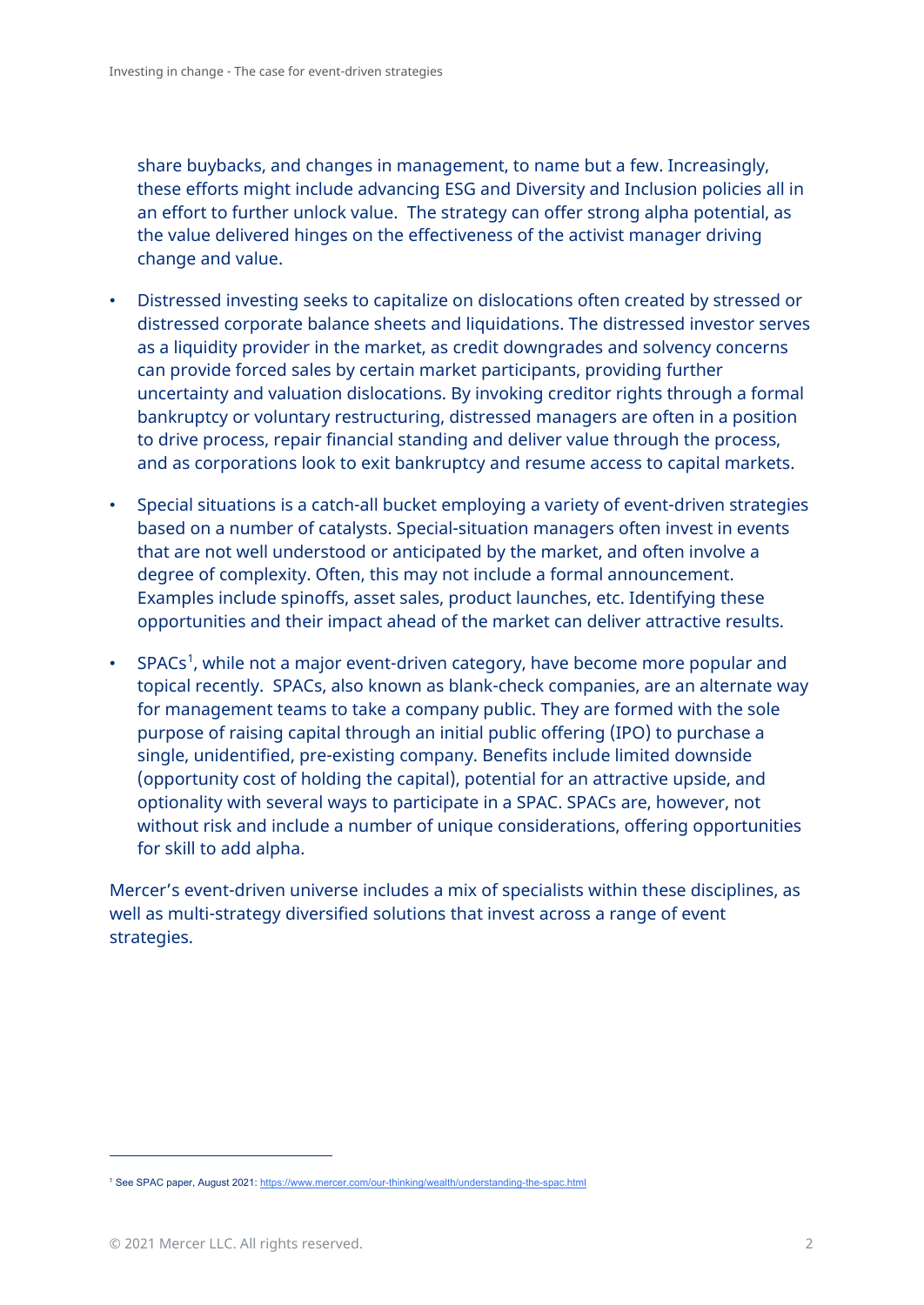### **Why invest?**

Often, the outcomes of identified events (and corresponding risk positions) are less market-dependent, with the event or catalyst being the primary mechanism for value creation. Further, relative value opportunities often allow for partial hedging, or offsetting of certain risk exposures. The net potential benefits of incorporating event strategies are quite powerful, as outcomes can be counter-cyclical to the economic cycle with often low correlation to broad markets. A portfolio of diverse corporate events can act as a diversifier within a broader asset allocation, as well as a potential differentiated alpha source. As indicated in Figure 1, broadly event-driven results have been mostly positive over the trailing five calendar years and year to date.



**Figure 1. Calendar year performance for event-driven hedge fund strategies**

Activist Distressed/Restructuring Merger Arbitrage Special Situations Multi-Strategy Total Event-Driven

*Source: HFR, © HFR, Inc. 2021, [www.hedgefundresearch.com](http://www.hedgefundresearch.com/) .*

### **Investment outlook**

As mentioned in recent papers, we believe the environment for hedge funds is improving with a strong and favorable outlook, event-driven opportunities included.

Event-driven managers are seeing a strong pipeline of activity in the current environment. Throughout this pandemic, companies are almost universally forced to prop up their balance sheets in order to survive during a prolonged period of uncertainty. Companies are facing increasing pressure to improve top-line growth, increase efficiencies, and reduce costs. One avenue to help advise this is acquisition. Another source of optimism comes from continued accommodating interest rates and financing, along with a war chest of capital through private equity. As a result, we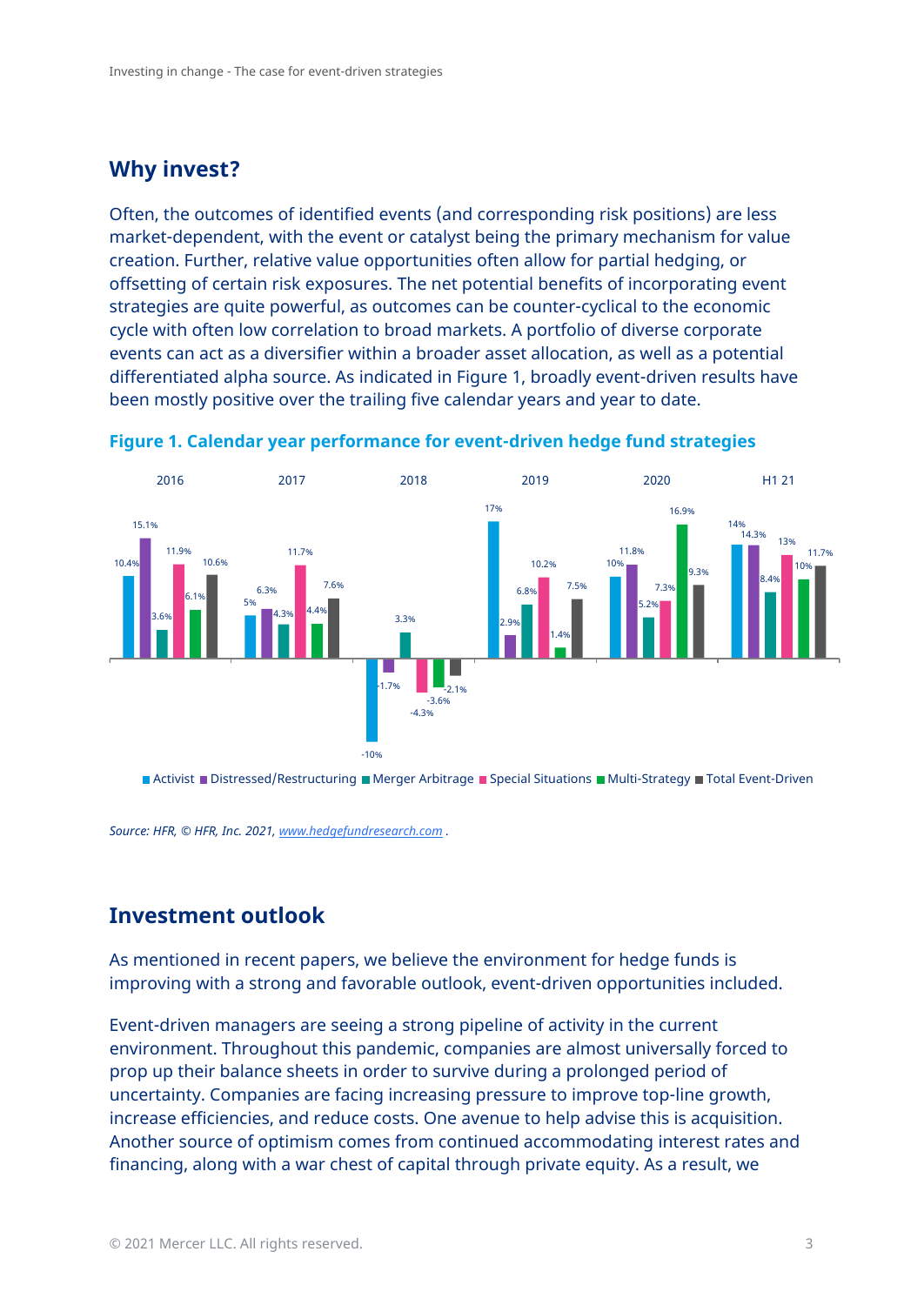believe the opportunity set is primed for increased merger arbitrage activity, creating a strong environment for event-driven managers, particularly should valuations come down. Merger volume remains elevated, with attractive premiums on average due to increased regulatory uncertainty. Through the first half of this year, volumes were on pace to meet or exceed the recent past.





Increased pressure on management teams to recover from the pandemic slowdown and return to a path of growth is likely to lead to creative solutions. We expect the opportunity set will be ripe for announced and unannounced special situations and activist opportunities, as corporations introduce strategic plans. Indeed, we have seen a number of activism campaigns announced already in 2021 and we expect this will continue, given we may be approaching an inflection point in the cycle.

Heading into 2020, the general consensus was that the global economy was in the late innings of what had been an extended credit cycle, beginning in mid-2009. The pandemic demanded government and central bank responses with unprecedented speed and stimulus measures to support markets. The result was a mini cycle, without the usual deleveraging, as a result of the stimulus packages and a resumption of financing spigots. We believe sound balance sheets are likely to lead to increased corporate activity, some of which will be used for share buybacks, as management teams look for capital allocation options.

While the continuation of stimulus policy has provided strong economic support, a decade of low rates and accommodative global central bank policies has led to increased leverage on balance sheets, with non-financial corporate debt as a

*Source: Bloomberg, Q2 2021*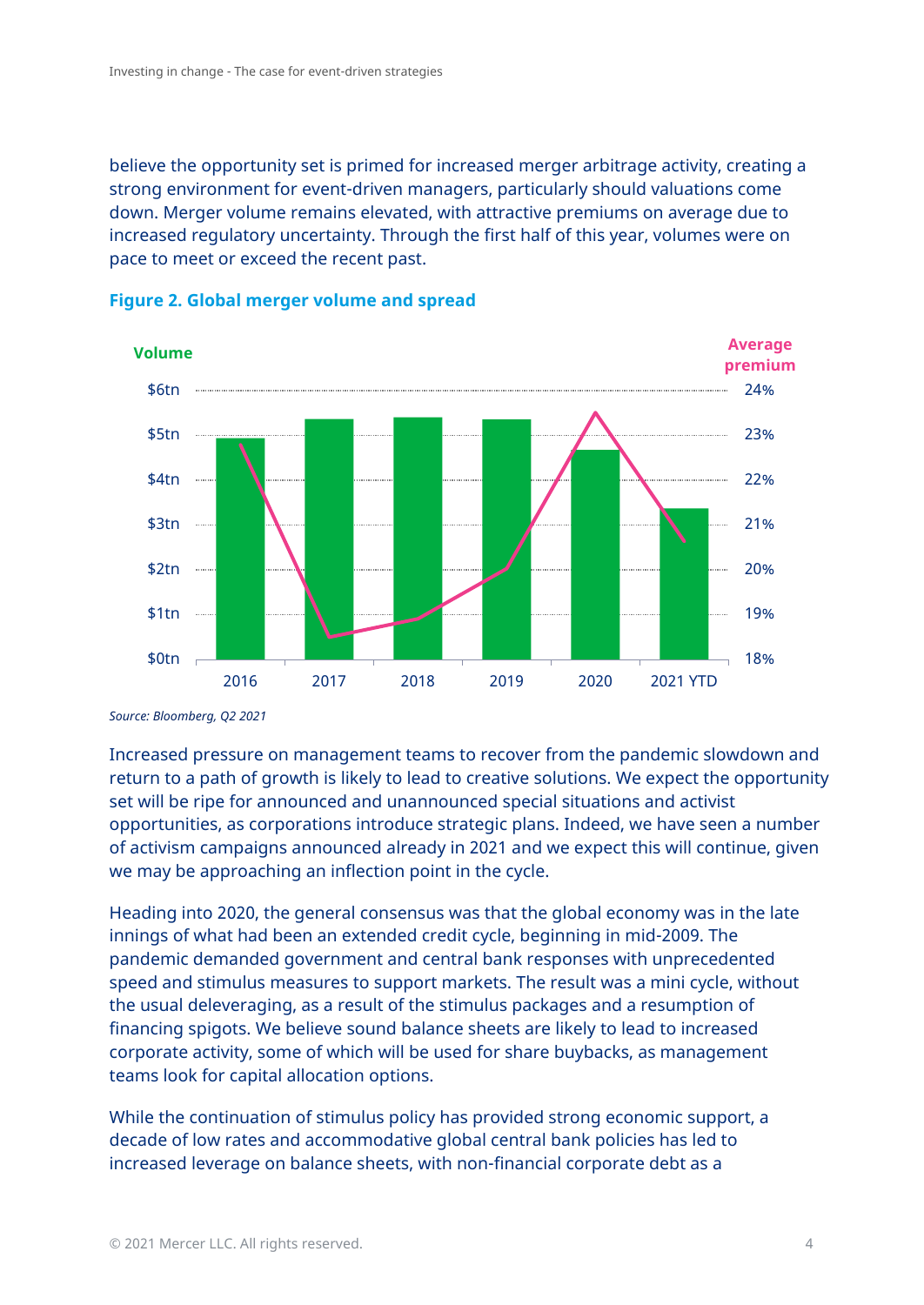percentage of GDP at record levels. We expect the impact of the pandemic to have lasting effects, with an increasing number of companies likely to face liquidity and solvency issues over the coming years. Absent significant fiscal and monetary support, the pressure and pain in corporate credit markets could be exacerbated by a lack of dealer inventories and the mountains of capital in ETFs and mutual funds offering instant or daily liquidity. The deleveraging phase should provide a strong opportunity set for distressed managers with an increase in defaults, bankruptcies, and restructurings.



**Figure 3. US non-financial corporate debt as a percentage of GDP**

*Source: Board of Governors of the Federal Reserve System (US), Nonfinancial Corporate Business; Debt Securities and Loans; Liability, Level [BCNSDODNS], retrieved from FRED, Federal Reserve Bank of St. Louis; [https://fred.stlouisfed.org/series/BCNSDODNS,](https://fred.stlouisfed.org/series/BCNSDODNS) August 29, 2021.*

 $SPACS<sup>2</sup>$  $SPACS<sup>2</sup>$  $SPACS<sup>2</sup>$  have grown in popularity over the last two years, indicative of the current event cycle, creating a plethora of opportunities for event-driven managers with multiple paths to participate. Strategies include pre-target announcement, Private Investment in Public Equity (PIPE) financing arrangements which provides additional capital to help the business grow, de-SPACing (post acquisition), secondary trading, arbitrage opportunities between warrants and unit shares, and shorting opportunities that are overvalued or expected to falter. The amount of capital raised for SPACs in 2021 has already exceeded that in 2020, with increased competition to find an attractive target company. Event-driven managers that have the appropriate resources and skillset should add value through their ability to evaluate and identify attractive SPAC deals.

 $\overline{a}$ 

<span id="page-5-0"></span><sup>&</sup>lt;sup>2</sup> See Mercer's paper, August 2021 - <https://www.mercer.com/our-thinking/wealth/understanding-the-spac.html>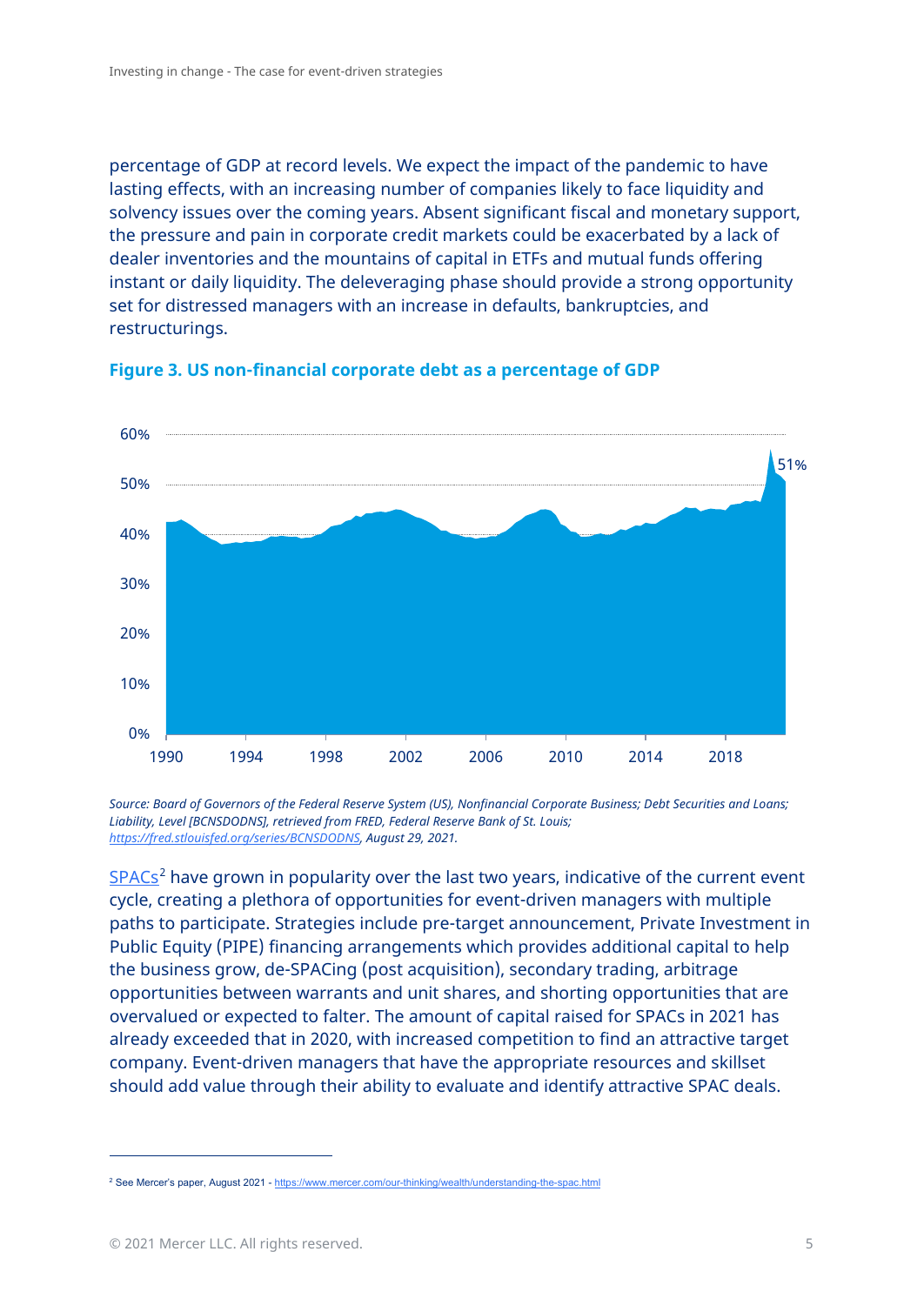# **Implementation considerations**

Like any investment strategy, event-driven has unique considerations that need to be taken into account prior to implementation. The time horizon and liquidity concerns necessitate a dedication and commitment and often require a medium- to long-term time horizon.

Many event-driven strategies carry a short volatility profile, meaning they may be subject to drawdowns when markets are risk averse and volatility rises. While eventdriven strategies have provided moderate diversification benefits over a full cycle, benefits may be lessened during times of crisis, particularly when complexity and longer horizon opportunities might be shunned. Though crisis periods may impair performance, they have historically provided attractive opportunity sets on a forwardlooking basis.

Deal dynamics are also a factor. Transaction risks, such as policy uncertainty or regulatory scrutiny, may cause deals to break. The risk has increased in an environment of political populism, increased skepticism towards globalization and a desire to make supply chains more resilient and localized. This is leading to additional scrutiny of transactions, especially cross-border deals or strategic industries. The ability to influence or drive change often requires meaningful or majority stakes and may involve investor restrictions. Event-driven strategies, particularly distressed and activism approaches, may be subject to headline risk.

Underlying strategies are cyclical. Different phases of a market cycle typically offer different opportunities and may favor different positioning and overall results. Timing the cycle is challenging. We favor a long-term, all-weather allocation to event-driven. In our opinion, a multi-strategy, event-driven approach may serve to smooth the cycle effects and allow for improved capital allocation across a relative risk/reward construct. Our general performance expectations across event are 5-9%, net of fees over a full market cycle with equal or less volatility. Given the favorable backdrop, this may be improved for the immediate future. Of course, ultimately, manager selection and execution will determine success.



**Juleigh Eggert John Jackson, CFA** Specialist **Research** 



Senior Diversifying Alternatives Head of Diversifying Alternatives